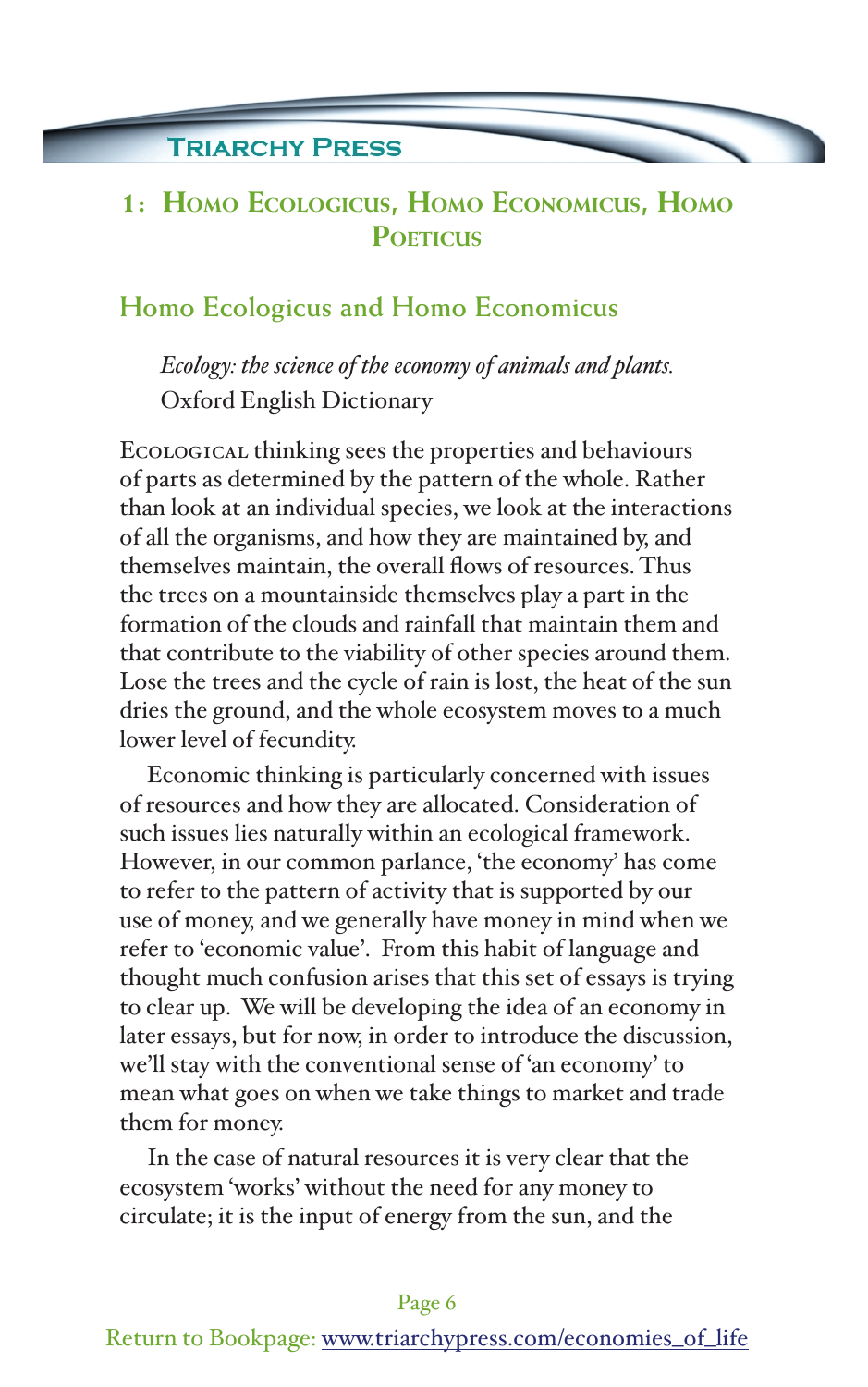### **1: Homo Ecologicus, Homo Economicus, Homo Poeticus**

flow of resources such as water through rainfall, and other material exchanges that sustain it. When an ecosystem interacts with the economy then an additional dynamic is set up. If you want to log a forest for timber sustainably then you must understand the ecosystem that maintains its viability, or you will be in danger of taking too much from it, and tipping it into decline.

What is this economic dynamic – what happens when an ecosystem becomes entwined with economic activity? At the simplest level, some components of the ecosystem become detached from their role in the system, in which they and the system maintain each other through their mutual and original properties, and get put to some 'other' use which bears no systemic relationship to the health or viability of the original system.



I cut down a tree and take it away to make furniture. Two things happened here: the tree came down, and it was removed. The first would happen naturally at some point, but its removal inevitably changes the ecosystem. The pattern of resource circulation that was a part of the system that produced the tree has been disturbed. The cutting down might also matter because the seeds might not yet have been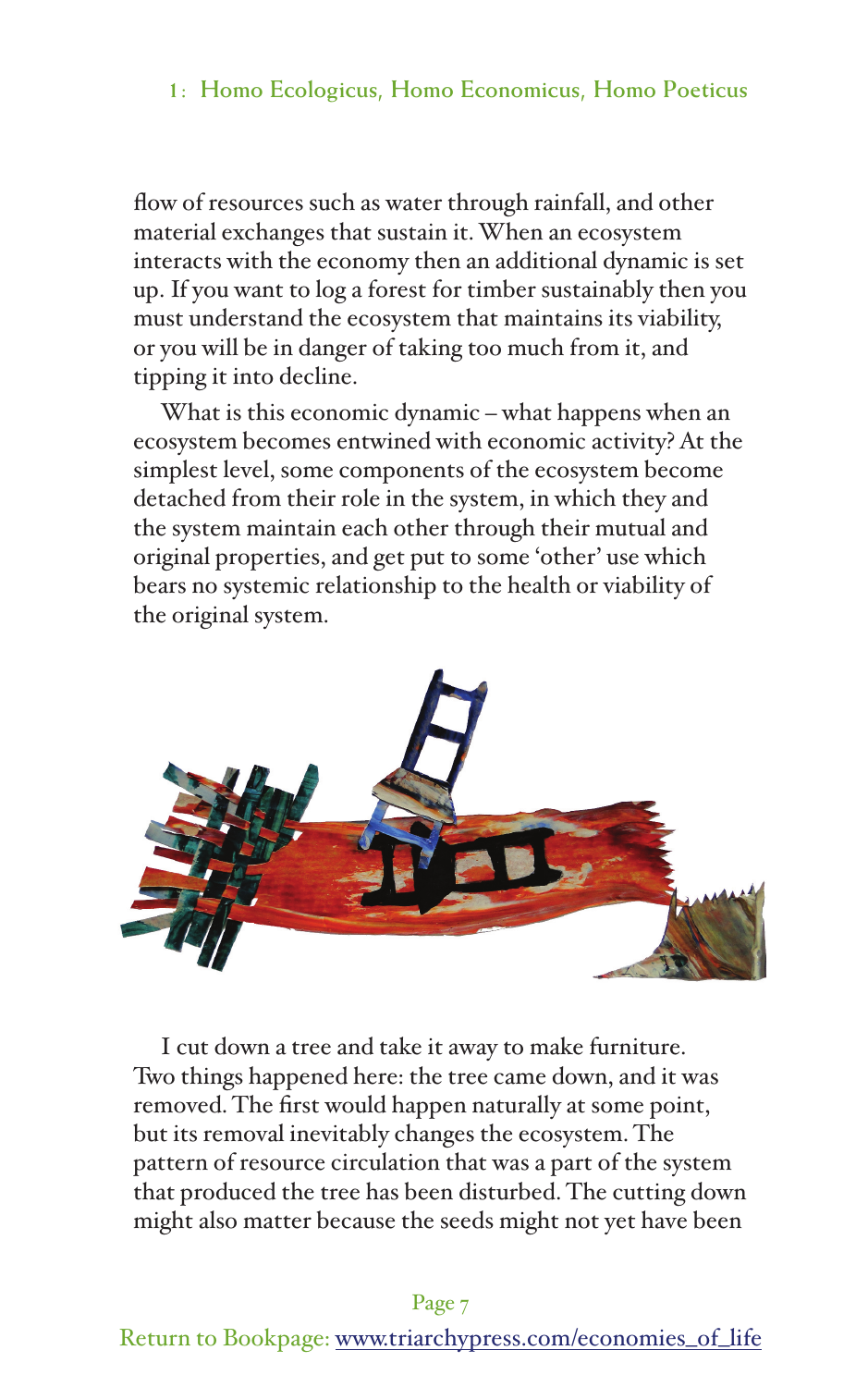#### **Economies of Life**

produced; or they might need fire to germinate, and felling may change the undergrowth such that the conditions for fire and germination are lost, etc.

The basic point is that ecosystems do not exist 'for' any purpose – they just are what they are, and they develop along certain paths based on the conditions they are in. Once we start to connect them with economies, in which parts of them are 'for something' that lies outside the ecosystem, then we perturb them, and thereby we become instrumental in their continued viability. We create a mutual dependence between our own needs and the needs of the ecosystem. If we need it for something, to make furniture or whatever, then it also needs us to ensure that our perturbations don't destroy its essential system properties. At the most basic level our responsibility is to ensure we do not draw down too much resource at once, and that we allow the system time to 'recover'; in other words, we rely on some self-maintaining, homeostatic process to put back the things we are removing, or remove the things we are dumping.

A more sophisticated understanding of the mutual relationship between an economy and the ecosystems on which it depends would be to start to think of the economic activity as an integral component of the larger ecosystem, so that the cycles of activity all become mutually sustaining. This is the way of some (not all) traditional cultures of sustainable agriculture, in which resources are returned to the soil in closed cycles. It is a way, too, that is in the vanguard of thinking about the economic sustainability of modern economies under the general notion of 'industrial ecology' which seeks to see all economic activity through the pattern of mutually self-maintaining systems, just like natural ecosystems, and in balance with those natural ecosystems on which they depend.

What ecological and economic approaches share is that they look at our lives as coordinated patterns of activity. Coordination is a useful concept because it allows us to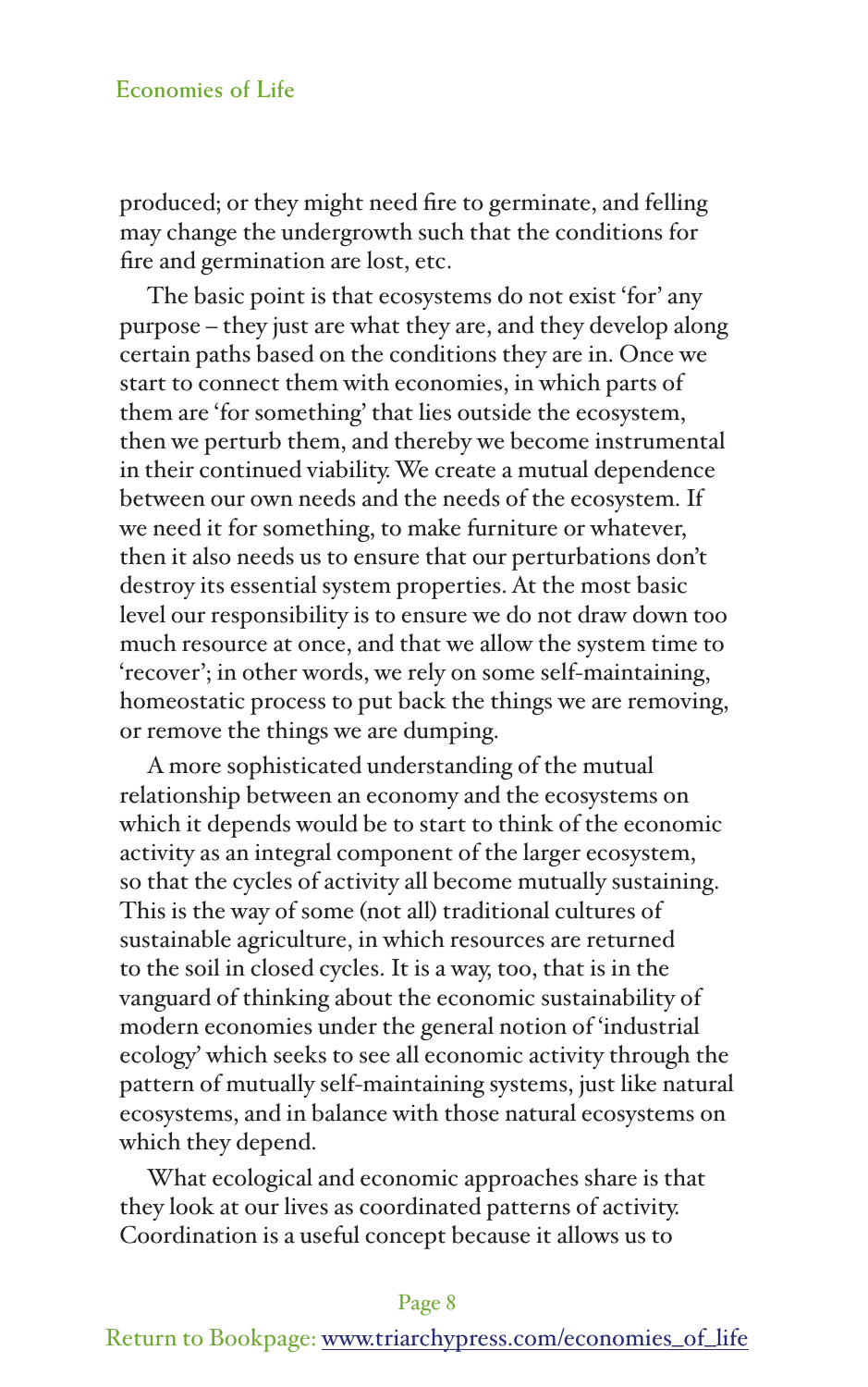#### **1: Homo Ecologicus, Homo Economicus, Homo Poeticus**

see how patterns arise amongst activities that may be any mixture of collaborative and competitive – the lives of predators and prey are coordinated but competitive, while bees and flowers are coordinated and collaborative. The core of what we have to do is to bring this approach to bear on the entire pattern of our lives, without first splitting it up into a part that we call 'ecological' and another part that we call 'economic'. We only live one life, but we take part in many patterns. How are all these patterns coordinated? How might we view every pattern both ecologically and economically?

To get a sense of this approach let's start with a book reading circle – a simple component of a healthy ecosystem in which literature circulates. People have got together to discuss the draft of a new book by one of the members. The book itself is the result of a 'making' – the sustained use of the imagination on the part of the author to bring forth a world. Each word put in its place brings meanings and echoes of meanings together from the entire cultural context, both private to the author and shared with the surrounding society. As the book is read and commented on, meaning is made in the room, with each participant bringing their unique response to the book into the conversation, bringing shades of meaning into play. Everyone who joins the conversation changes the conversation. Each utterance is itself a fleeting 'making' – it brings together strands of meaning and weaves them into the emerging shared pattern in the room. Perhaps one relates the book to a personal anecdote, another hears similarities with the technique of another writer, and a third explores what appears to be a psychological inconsistency in the plot, and so on.

As meaning is made, transformed, woven, the cultural world of each person is further enriched. The next conversation in this or another book circle will be different because of this encounter. The author will have become aware of new ripples of meaning, previously unimagined.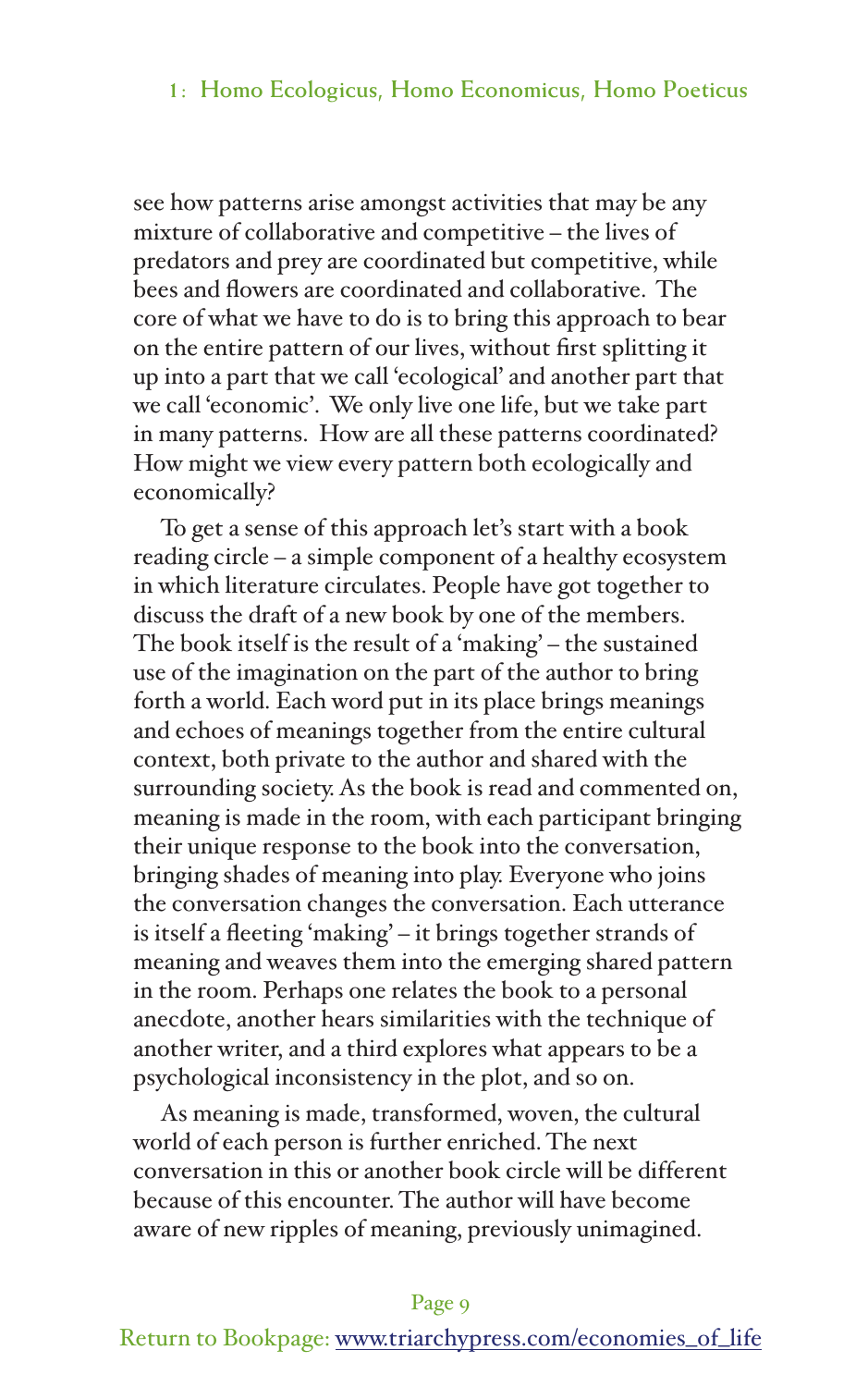#### **Economies of Life**

Perhaps one of the members is a teacher and goes back to the classroom with a refreshed understanding and a new approach to the works to be taught. Another finds the story quite haunting, throwing a fresh light on life, and mentions it to a friend facing a challenge in their life. And so the ripples spread, reflect, interfere, add and cancel, reverberating through the cultural ecosystem of meaning.

We can view this activity through the lens of both ecological and economic language.

Why is it helpful to view this as an ecosystem? Because, in the account we have just given, the meaning both enriches and is enriched by the encounters of all the actors in the system; it circulates amongst them. It is traded in its own terms rather than translated into any proxy. There are several ways to see this.

First, the only way to enhance the conversation was for each member to engage with it as deeply as possible, bringing to it their own capacity to build on and enrich the meaning in the room. The only inputs of importance were their own experience, their own webs of significance and the connections they could make between them and the conversation. Just as you cannot make the flower grow by giving it money – you must give it air, light, water – so you cannot make the conversation grow by giving it anything except the meaning from which it is formed.

Second, although there were 'outcomes' in the lives of the people who took part, these were incidental and unplanned to the event itself. No-one could be responsible for these outcomes except the people who created them post facto. This is just like saying that as a flower grows in the garden it is constantly interacting with all the other plants and insects around it, and with the weather, and each interaction plays its part in creating the conditions of growth for this particular plant in this particular place – growth, however, which only it can do.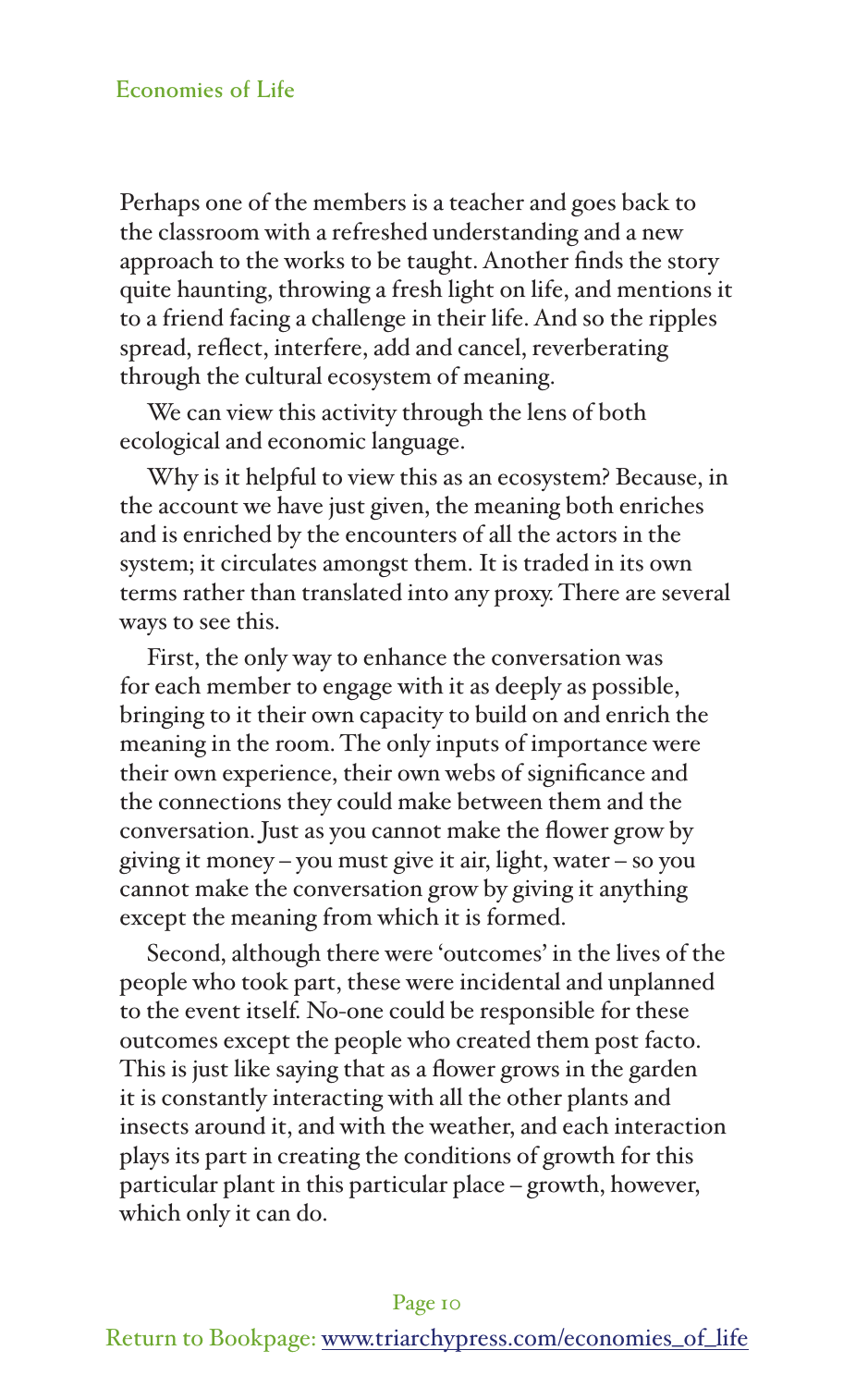#### **1: Homo Ecologicus, Homo Economicus, Homo Poeticus**

Third, any attempt to turn the meaning into being 'for' something will, like taking a tree for wood from a forest, change the basis of the ecosystem. Suppose the author takes the comments and quotes them on their website to promote the book. Or go further, and suppose that the friends were invited round and given a meal to discuss the book just for this purpose. Then there is no reason to suppose they will not have a good and stimulating conversation. However, by connecting the conversation to this extrinsic goal there is a breaking of systemic connections. It is likely that just like taking a tree from a forest, the reading circle can regenerate, but if time after time the circle is used purely as a marketing meeting to harvest promotional quotes, then it will probably degrade and lose its vitality. This process is simply the result of connecting the functioning of an ecosystem to another process that deflects some of the essential circulation of energy and resources for a different purpose.

Looking back at this ecological description we can equally read it as an economic one.

First, there was an activity of sharing and exchanging going on, in that each person brought their own experience to bear, and took away new understandings for themselves. Second, the outcomes in their lives represented the transition from a shared process of the conversation to some sort of 'use' value, just as happens when we bring something home from the market. And finally, we do of course move our cultural outputs to and fro between embedding them in the act of making artistic meaning, and promoting them as economic products, and we have found ways to do this that mostly work quite well for us. The issue really is one of ensuring that the relationship between different uses does not damage the integrity of the systems.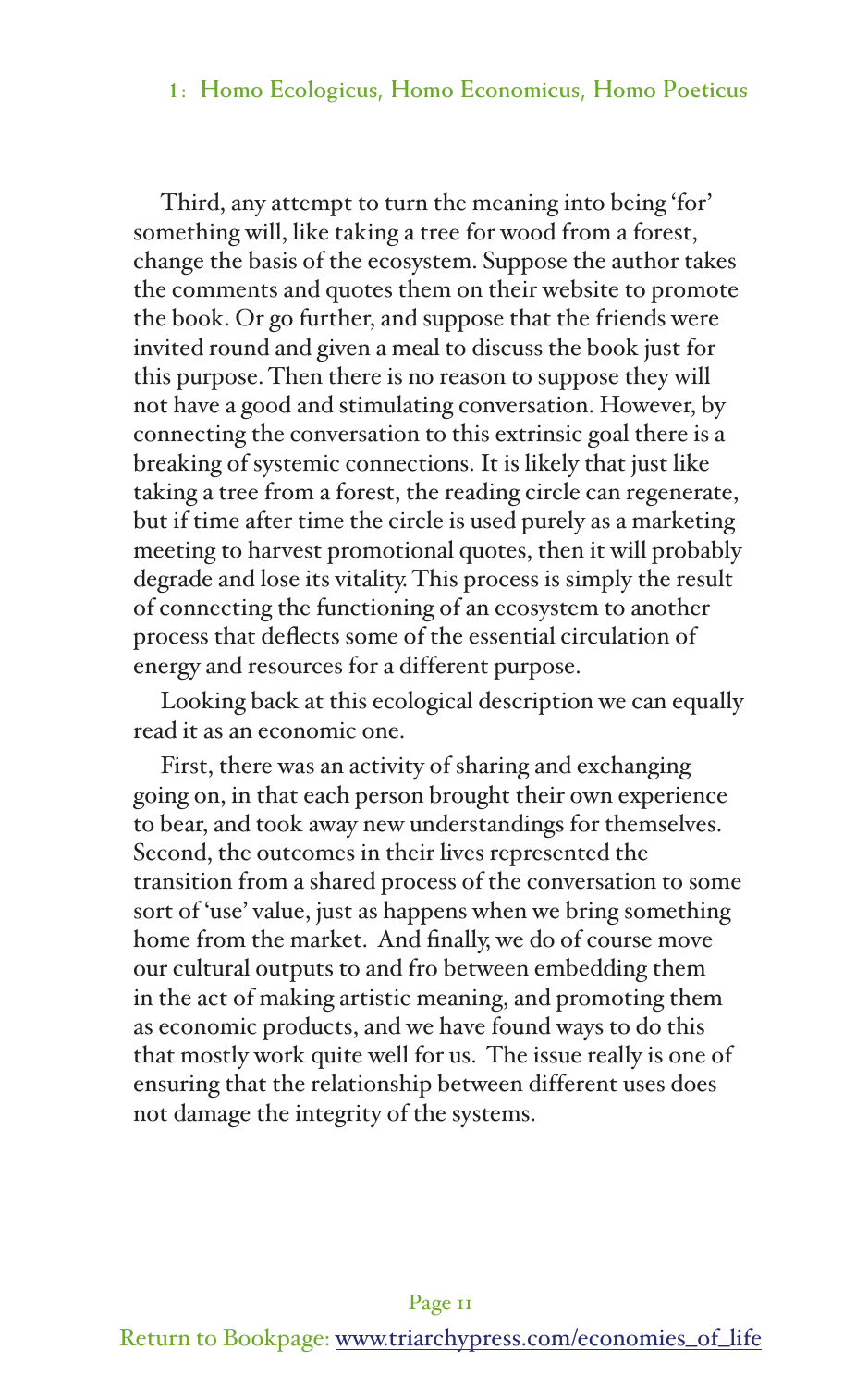## **Homo Poeticus – making the patterns of our lives**

*We learn words by rote, but not their meaning; that must be paid for with our life-blood, and printed in the subtle fibres of our nerves.* 

Latimer, in *The Lifted Veil*, George Eliot

Imagine, you enter a room where a conversation is going on. The boundary of the conversation has now shifted, bringing you from outside to inside. Even if you say nothing you have already changed the conversation by being within it. You have changed the significance of what is said, because your own lived experience now interacts with those present to shade the meaning of every word: an innocent joke may now be too near the bone, an opinion may become a judgement, or a serious intent may now seem merely a playful possibility. The integrity of the conversation now has you as a living participant in its creation. Something different will come of it.

Two living systems cannot interact without consequence. Their fields of meaning connect, and each now finds itself laying down a new path in the walking<sup>3</sup>: will our paths merge, cross, diverge; is that for good or for ill, and who shall say?

Where does the meaning in a conversation come from? What has been traded? Words pass between us, but meaning does not travel from one person to another, like a piece of traded goods in exchange for money; it is made in the moment, borrowing from the lived history of everyone in the room, and it lives on in the new patterns of significance that each person takes away.

We encounter the world through our senses from a particular point of view. We find ourselves within a particular horizon, in a particular place. No matter how hard we try, we cannot see anything from all sides at once. All our sense of the world arises from this embodied, active, selfcentred relationship to the world; our awareness of the world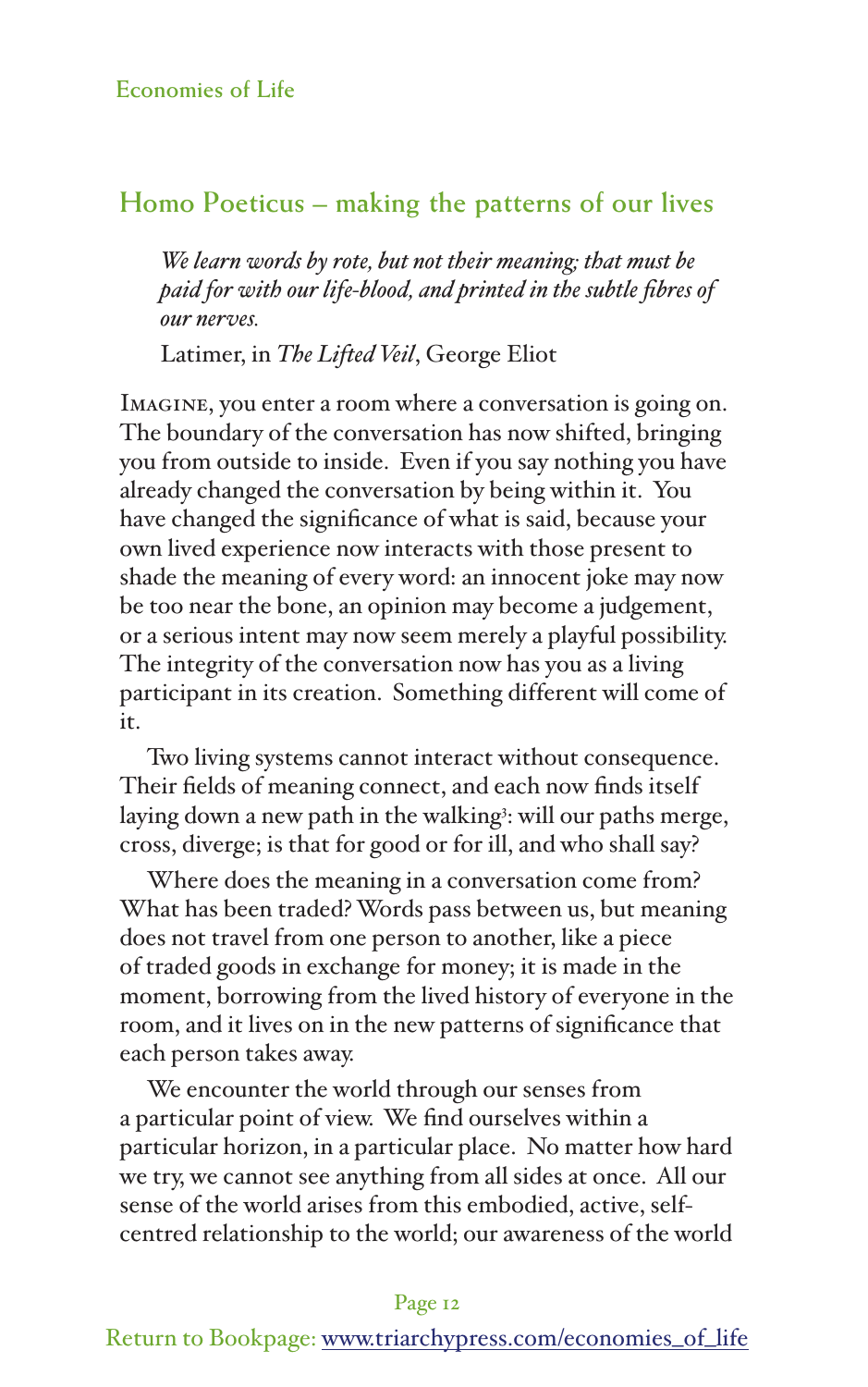and of ourselves arise together, each mutually determining the other.

We communicate about experience in two sorts of language. Turning away from our selves, exploring the physical world, we use our reason to bring order and comprehension to our perceptions, removing our particular, contingent point of view. Although the sun appears to go around the earth, and some of the stars appear to wander erratically through the sky, we find that we can restore consistency by de-centring our perceptions and conceiving of a sun-centred solar system. In such efforts we aim to remove from our conceptions the significance of the world for our own particular selves. What is true is what is true for all people at all times. This is the scientific project. How far we might bring this way of thinking back to the heart of ourselves we do not yet know. This is the language of science spoken by Homo Ecologicus and Homo Economicus.

Turning towards our selves as living, contingent beings, we find life proceeds through many individuals, and each person is both an instance of the old and a birth of the new, enacting new possibilities of life. My particular point of view is of ultimate relevance to me, where I am now: shall I take this path or that, love this person, die for this idea? In each choice I enact meaning in the world for this particular, peculiar contingent self that I am. I explore the possibilities for my life, and in so doing I change not only my path, but the path of the world for all, because I am part of the world. What is true is what is true for me, but also for you, for us, for us all, and is always in motion, never finally resolved.

This is the language of Homo Poeticus – the maker of meaning. It concerns the perpetual dilemma dance of every life between the demands of being for itself and being as part of the whole within which all life goes forward. We share life, but must each live our own. We are part of the pattern, but must determine the possibilities of that pattern for our own self.